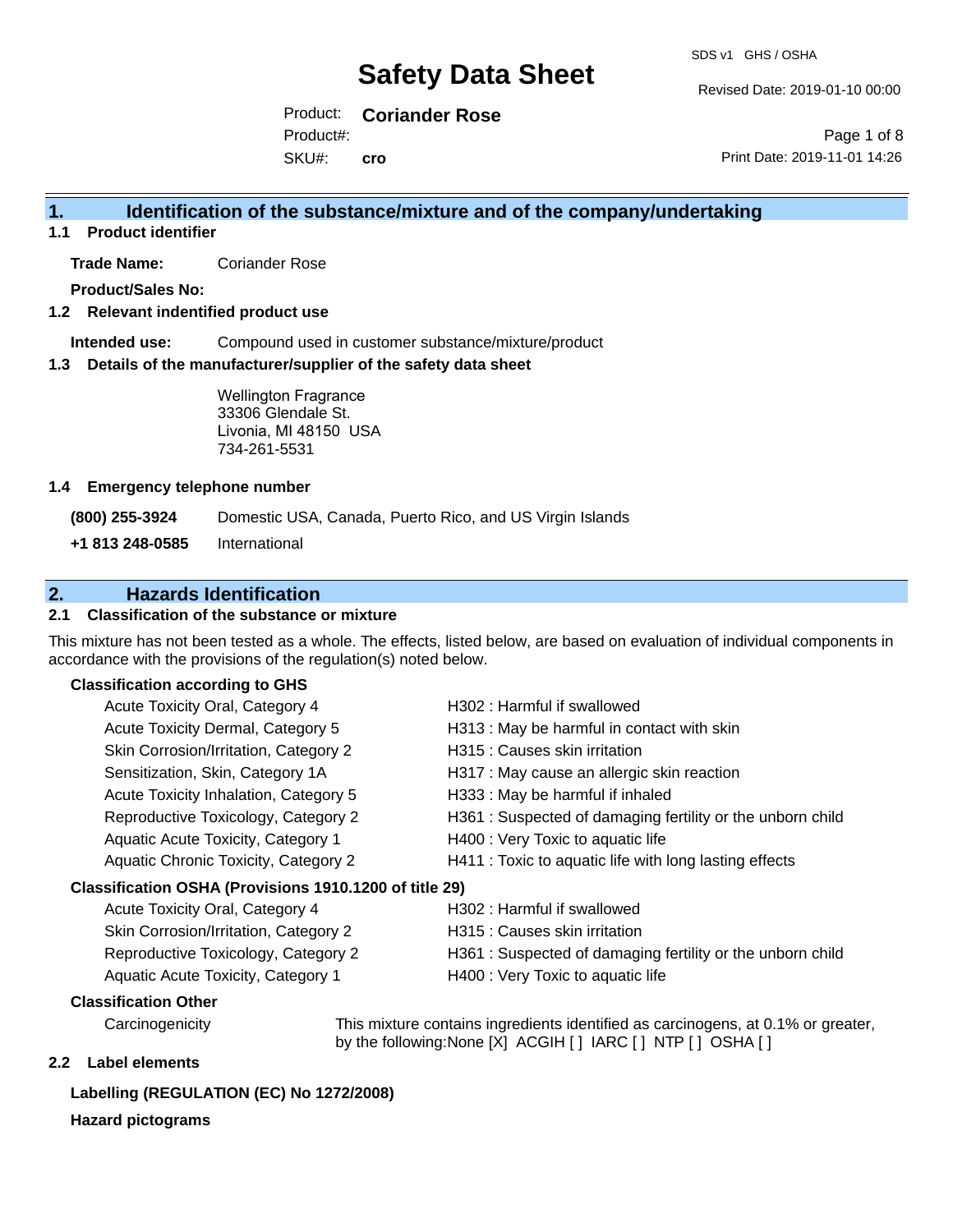## Product: **Coriander Rose**

| Product#: |  |  |  |
|-----------|--|--|--|

SKU#: **cro**

Revised Date: 2019-01-10 00:00

Page 2 of 8 Print Date: 2019-11-01 14:26





## **Signal Word: Warning**

| <b>Hazard statments</b> |
|-------------------------|
|                         |

| H302 | Harmful if swallowed                                |
|------|-----------------------------------------------------|
| H313 | May be harmful in contact with skin                 |
| H315 | Causes skin irritation                              |
| H317 | May cause an allergic skin reaction                 |
| H333 | May be harmful if inhaled                           |
| H361 | Suspected of damaging fertility or the unborn child |
| H400 | Very Toxic to aquatic life                          |
| H411 | Toxic to aquatic life with long lasting effects     |

### **Precautionary Statements**

#### **Prevention:**

| P <sub>201</sub> | Obtain special instructions before use                                   |
|------------------|--------------------------------------------------------------------------|
| P <sub>202</sub> | Do not handle until all safety precautions have been read and understood |
| P <sub>264</sub> | Wash hands thoroughly after handling                                     |
| P270             | Do not eat, drink or smoke when using this product                       |
| P272             | Contaminated work clothing should not be allowed out of the workplace    |
| P273             | Avoid release to the environment                                         |
| P <sub>281</sub> | Use personal protective equipment as required                            |

#### **Response:**

| P301 + P312 + P330 | IF SWALLOWED: Call a POISON CENTER or doctor/physician if you feel unwell Rinse<br>mouth |
|--------------------|------------------------------------------------------------------------------------------|
| P302 + P352        | IF ON SKIN: Wash with soap and water                                                     |
| P304 + P312        | IF INHALED: Call a POISON CENTER or doctor/physician if you feel unwell                  |
| P308 + P313        | IF exposed or concerned: Get medical advice/attention                                    |
| P333 + P313        | If skin irritation or a rash occurs: Get medical advice/attention                        |
| P362               | Take off contaminated clothing and wash before reuse                                     |
| P363               | Wash contaminated clothing before reuse                                                  |
| P391               | <b>Collect Spillage</b>                                                                  |

**2.3 Other Hazards**

## **no data available**

# **3. Composition/Information on Ingredients**

### **3.1 Mixtures**

This product is a complex mixture of ingredients, which contains among others the following substance(s), presenting a health or environmental hazard within the meaning of the UN Globally Harmonized System of Classification and Labeling of Chemicals (GHS):

| CAS#       | EC# | Conc. |                           |
|------------|-----|-------|---------------------------|
| Ingredient |     | Range | <b>GHS Classification</b> |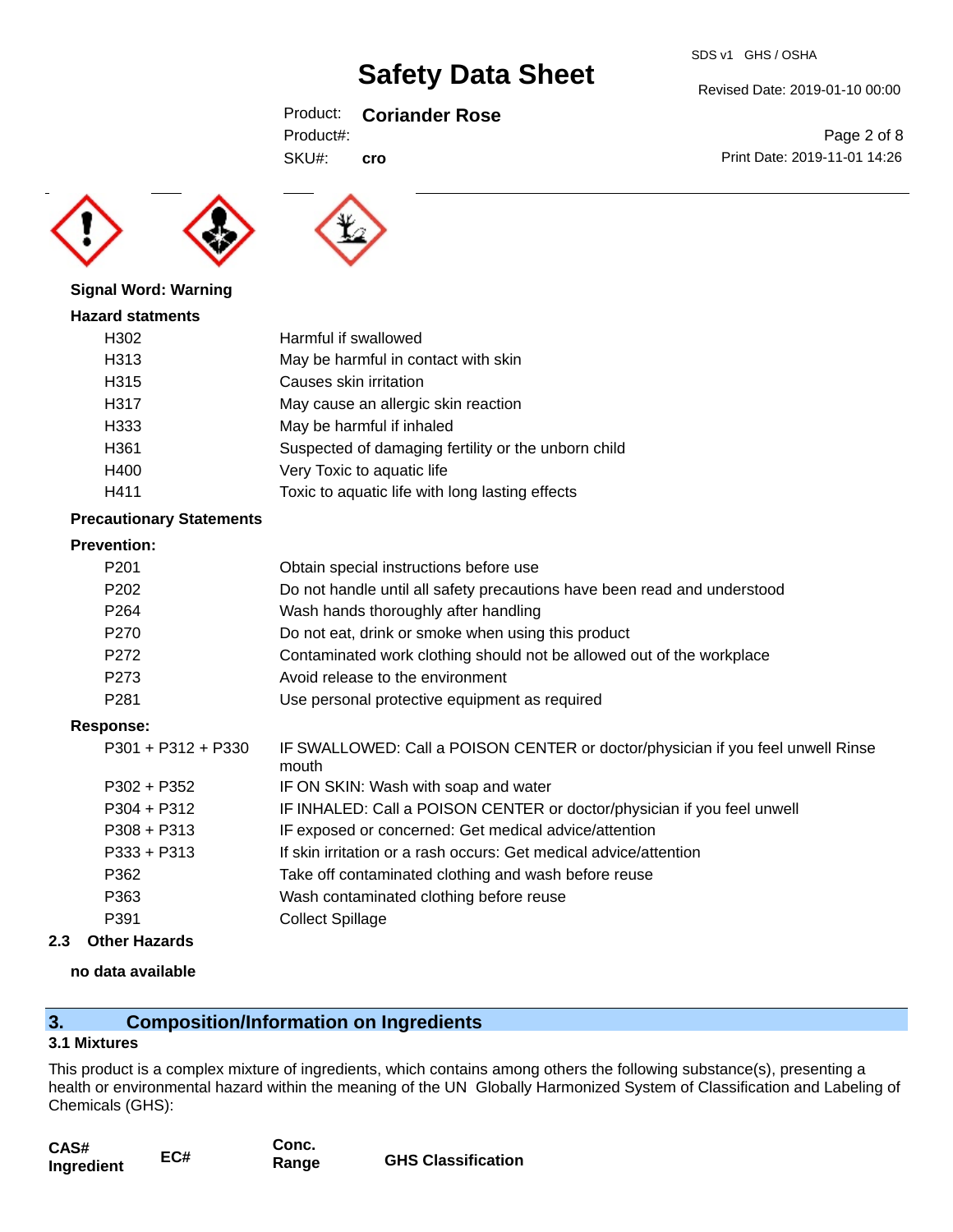#### SDS v1 GHS / OSHA

Revised Date: 2019-01-10 00:00

# Product: **Coriander Rose**

Product#:

SKU#: **cro**

Page 3 of 8 Print Date: 2019-11-01 14:26

| CAS#<br>Ingredient       | EC#                                                      | Conc.<br>Range | <b>GHS Classification</b>           |
|--------------------------|----------------------------------------------------------|----------------|-------------------------------------|
| 120-51-4                 | 204-402-9                                                | 50 - 60 %      | H302; H313; H400; H411              |
| <b>Benzyl Benzoate</b>   |                                                          |                |                                     |
| 54464-57-2               | 259-174-3                                                | $5 - 10%$      | H315; H317; H400; H410              |
|                          | Tetramethyl Acetyloctahydronaphthalenes                  |                |                                     |
| 80-54-6                  | 201-289-8                                                | $5 - 10%$      | H227; H302; H315; H317; H361; H401; |
|                          | <b>Butylphenyl Methylpropional</b>                       |                | H412                                |
| 118-58-1                 | 204-262-9                                                | $2 - 5%$       | H303; H317; H320; H401; H412        |
| <b>Benzyl Salicylate</b> |                                                          |                |                                     |
| $60 - 12 - 8$            | 200-456-2                                                | $2 - 5%$       | H302; H313; H316; H319              |
| phenethyl alcohol        |                                                          |                |                                     |
| 84-66-2                  | 201-550-6                                                | $2 - 5%$       | H316; H402                          |
| Diethyl phthalate        |                                                          |                |                                     |
| 1222-05-5                | 214-946-9                                                | $2 - 5%$       | H316; H400; H410                    |
|                          | Hexamethylindanopyran                                    |                |                                     |
| 31906-04-4               | 250-863-4                                                | $2 - 5%$       | H317; H402                          |
|                          | Hydroxyisohexyl 3-cyclohexene carboxaldehyde             |                |                                     |
| 14901-07-6               | 238-969-9                                                | $1 - 2%$       | H316; H401; H411                    |
| beta-lonone              |                                                          |                |                                     |
| 101-86-0                 | 202-983-3                                                | $1 - 2%$       | H303; H316; H317; H400; H411        |
|                          | Hexyl cinnamaldehyde                                     |                |                                     |
| $98 - 55 - 5$            | 202-680-6                                                | $1 - 2%$       | H227; H303; H315; H319; H401        |
| <b>Terpineol</b>         |                                                          |                |                                     |
| 10339-55-6               | 233-732-6                                                | $1 - 2%$       | H227; H303; H315; H319; H402        |
| <b>Ethyl Linalool</b>    |                                                          |                |                                     |
| $97 - 53 - 0$            | 202-589-1                                                | $1 - 2%$       | H303; H316; H317; H319; H401        |
| Eugenol                  |                                                          |                |                                     |
| 115-95-7                 | 204-116-4                                                | $1 - 2%$       | H227; H315; H317; H320; H402        |
| <b>Linalyl Acetate</b>   |                                                          |                |                                     |
| 140-11-4                 | 205-399-7                                                | $1 - 2%$       | H303; H401; H412                    |
| Benzyl acetate           |                                                          |                |                                     |
|                          | See Section 16 for full text of GHS classification codes |                |                                     |

See Section 16 for full text of GHS classification codes which where not shown in section 2

Total Hydrocarbon Content (%  $w/w$ ) = 0.23

| <b>First Aid Measures</b><br>4.                 |                                                                                                               |
|-------------------------------------------------|---------------------------------------------------------------------------------------------------------------|
| <b>Description of first aid measures</b><br>4.1 |                                                                                                               |
| Inhalation:                                     | Remove from exposure site to fresh air and keep at rest.<br>Obtain medical advice.                            |
| Eye Exposure:                                   | Flush immediately with water for at least 15 minutes.<br>Contact physician if symptoms persist.               |
| <b>Skin Exposure:</b>                           | Remove contaminated clothes. Wash thoroughly with water (and soap).<br>Contact physician if symptoms persist. |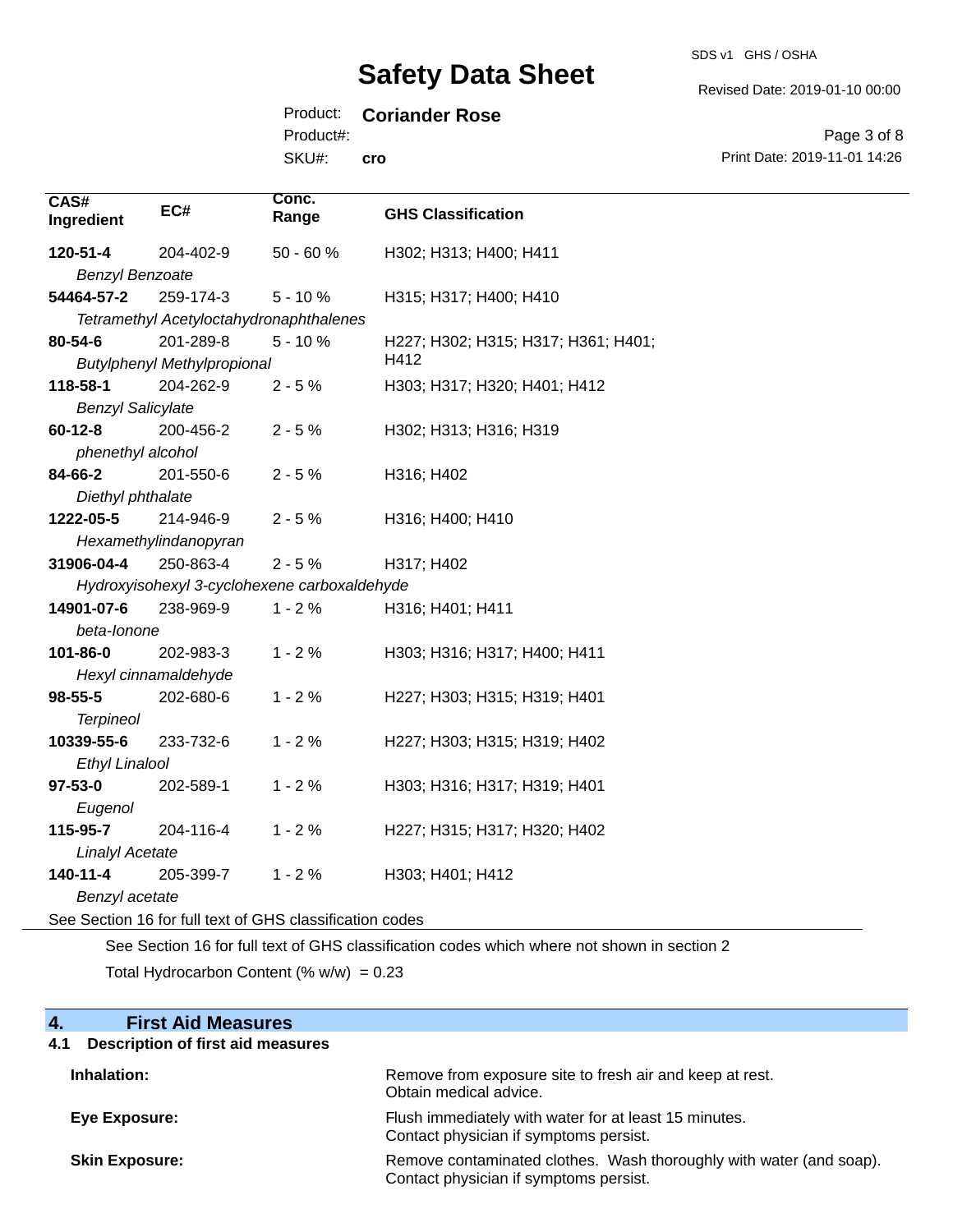SDS v1 GHS / OSHA

Revised Date: 2019-01-10 00:00

Page 4 of 8

Product: **Coriander Rose** Product#:

SKU#: **cro**

Print Date: 2019-11-01 14:26 **Ingestion: Rinse mouth with water and obtain medical advice. Rinse mouth with water and obtain medical advice. 4.2 Most important symptoms and effects, both acute and delayed Symptoms:** no data available **Risks:** Risks: Refer to Section 2.2 "Hazard Statements" **4.3 Indication of any immediate medical attention and special treatment needed Treatment:** Refer to Section 2.2 "Response" **5. Fire-Fighting measures 5.1 Extinguishing media** Suitable: Carbon dioxide (CO2), Dry chemical, Foam **Unsuitable** Do not use a direct water jet on burning material **5.2 Special hazards arising from the substance or mixture During fire fighting:** Water may be ineffective **5.3 Advice for firefighters Further information:** Standard procedure for chemical fires

# **6. Accidental Release Measures**

#### **6.1 Personal precautions, protective equipment and emergency procedures**

Avoid inhalation and contact with skin and eyes. A self-contained breathing apparatus is recommended in case of a major spill.

#### **6.2 Environmental precautions**

Keep away from drains, soil, and surface and groundwater.

#### **6.3 Methods and materials for containment and cleaning up**

Clean up spillage promptly. Remove ignition sources. Provide adequate ventilation. Avoid excessive inhalation of vapors. Gross spillages should be contained by use of sand or inert powder and disposed of according to the local regulations.

#### **6.4 Reference to other sections**

Not Applicable

# **7. Handling and Storage**

#### **7.1 Precautions for safe handling**

Apply according to good manufacturing and industrial hygiene practices with proper ventilation. Do not drink, eat or smoke while handling. Respect good personal hygiene.

#### **7.2 Conditions for safe storage, including any incompatibilities**

Store in a cool, dry and ventilated area away from heat sources and protected from light in tightly closed original container. Avoid uncoated metal container. Keep air contact to a minimum.

#### **7.3 Specific end uses**

No information available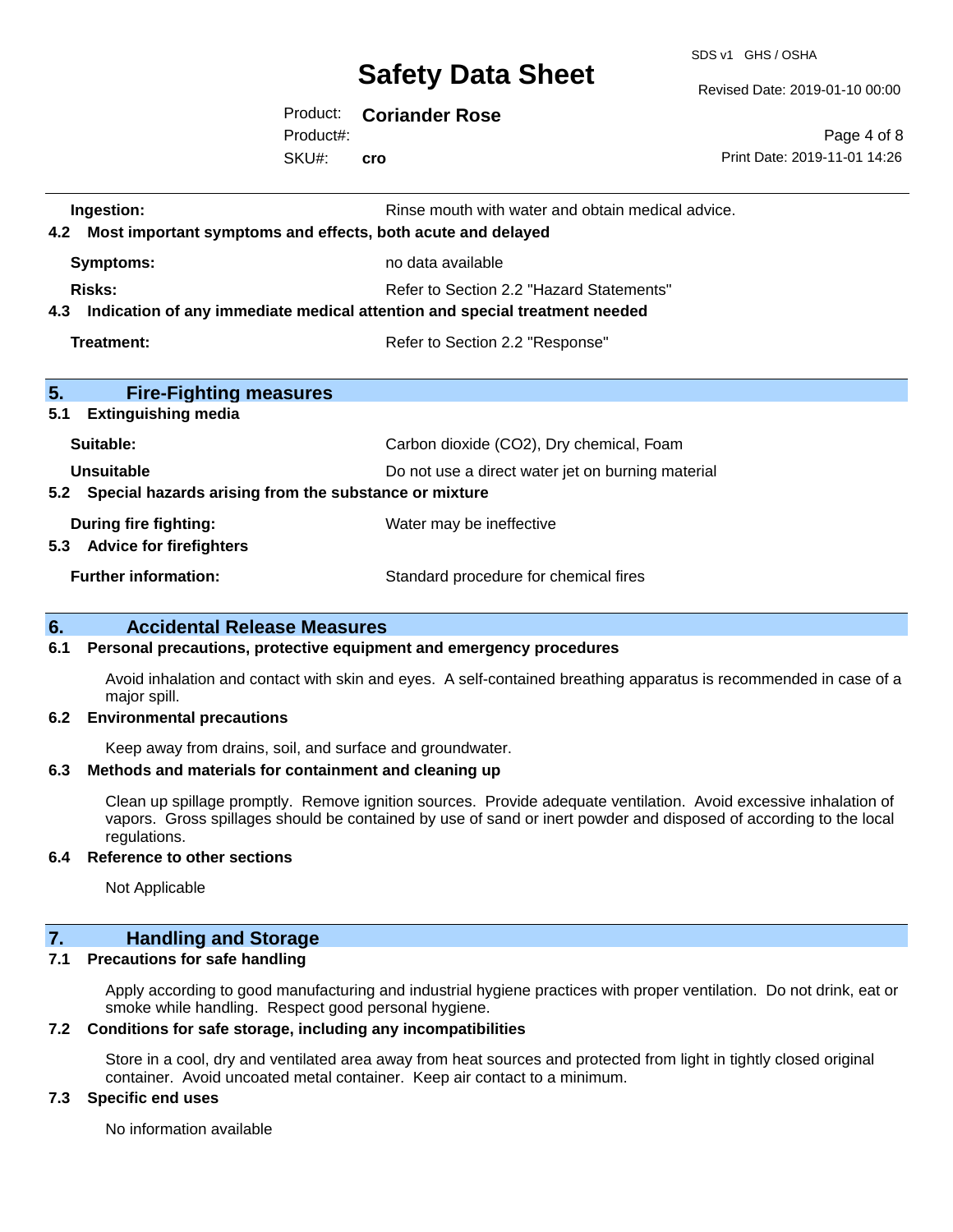Revised Date: 2019-01-10 00:00

Product: **Coriander Rose** SKU#: Product#: **cro**

Page 5 of 8 Print Date: 2019-11-01 14:26

| 8.                             |                   | <b>Exposure Controls/Personal Protection</b>                                                                                             |                         |       |                                 |                  |
|--------------------------------|-------------------|------------------------------------------------------------------------------------------------------------------------------------------|-------------------------|-------|---------------------------------|------------------|
| 8.1 Control parameters         |                   |                                                                                                                                          |                         |       |                                 |                  |
| <b>Exposure Limits:</b>        |                   |                                                                                                                                          |                         |       |                                 |                  |
| <b>Component</b>               |                   |                                                                                                                                          | <b>ACGIH</b><br>TWA ppm | ACGIH | <b>OSHA</b><br>STEL ppm TWA ppm | OSHA<br>STEL ppm |
| 84-66-2                        | Diethyl phthalate |                                                                                                                                          | 5                       |       |                                 |                  |
| 140-11-4                       | Benzyl acetate    |                                                                                                                                          | 10                      |       |                                 |                  |
| <b>Engineering Controls:</b>   |                   | Use local exhaust as needed.<br>8.2 Exposure controls - Personal protective equipment                                                    |                         |       |                                 |                  |
| Eye protection:                |                   | Tightly sealed goggles, face shield, or safety glasses with brow guards and side shields, etc.<br>as may be appropriate for the exposure |                         |       |                                 |                  |
| <b>Respiratory protection:</b> |                   | Avoid excessive inhalation of concentrated vapors. Apply local ventilation where appropriate.                                            |                         |       |                                 |                  |
| <b>Skin protection:</b>        |                   | Avoid Skin contact. Use chemically resistant gloves as needed.                                                                           |                         |       |                                 |                  |

**9. Physical and Chemical Properties** 

### **9.1 Information on basic physical and chemical properties**

| Appearance:                  | Liquid                        |
|------------------------------|-------------------------------|
| Odor:                        | Conforms to Standard          |
| Color:                       | Colorless to Yellow Tint (G1) |
| <b>Viscosity:</b>            | Liquid                        |
| <b>Freezing Point:</b>       | Not determined                |
| <b>Boiling Point:</b>        | Not determined                |
| <b>Melting Point:</b>        | Not determined                |
| <b>Flashpoint (CCCFP):</b>   | >200 F (93.33 C)              |
| <b>Auto flammability:</b>    | Not determined                |
| <b>Explosive Properties:</b> | None Expected                 |
| <b>Oxidizing properties:</b> | None Expected                 |
| Vapor Pressure (mmHg@20 C):  | 0.0592                        |
| %VOC:                        | 0.06                          |
| Specific Gravity @ 25 C:     | 1.0500                        |
| Density $@25C$ :             | 1.0470                        |
| Refractive Index @ 20 C:     | 1.5380                        |
| Soluble in:                  | Oil                           |

# **10. Stability and Reactivity**

**10.1 Reactivity** None **10.2 Chemical stability** Stable

**10.3 Possibility of hazardous reactions** None known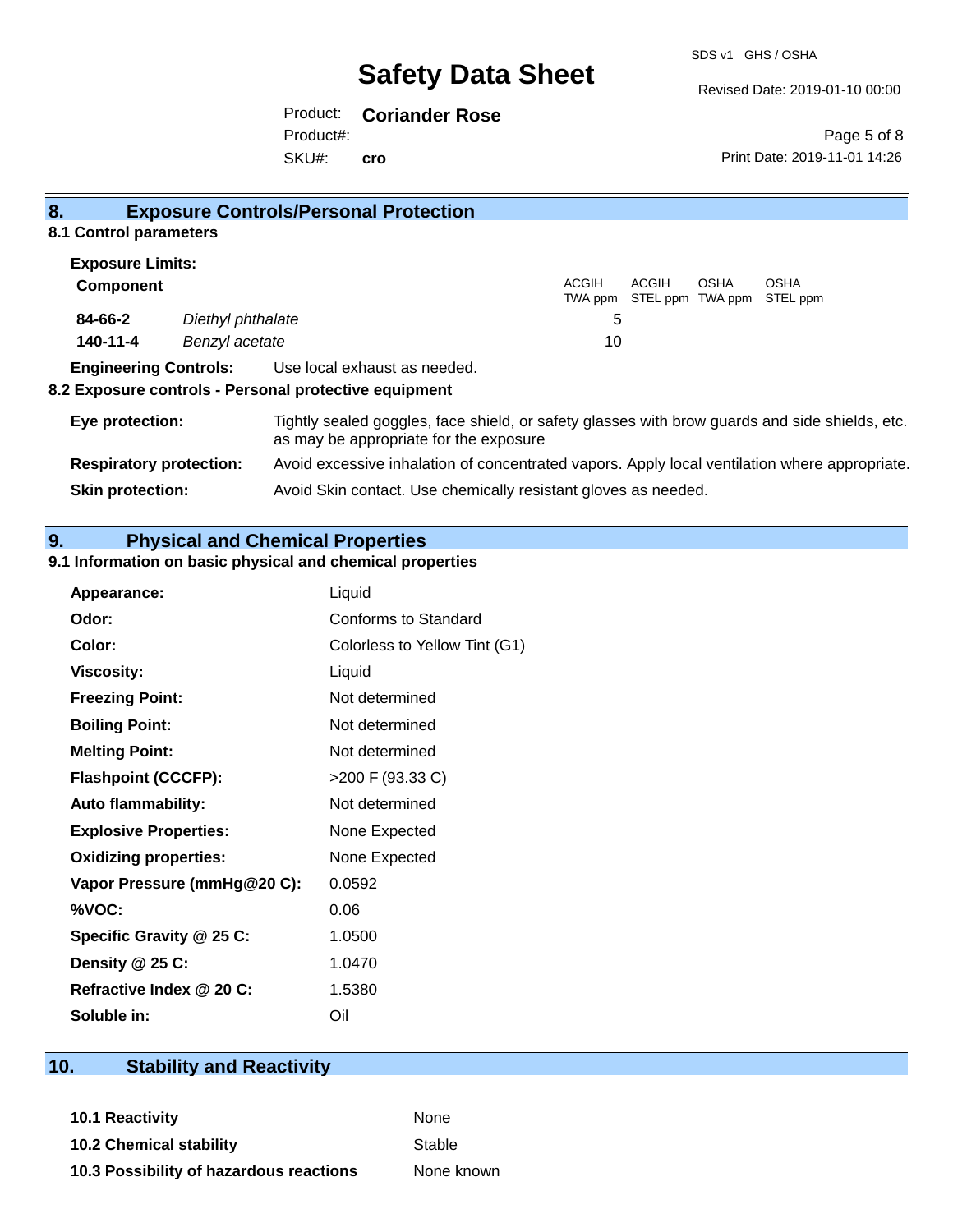SDS v1 GHS / OSHA

Revised Date: 2019-01-10 00:00

| <b>Coriander Rose</b> |
|-----------------------|
|                       |

SKU#: Product#: **cro**

Page 6 of 8 Print Date: 2019-11-01 14:26

| <b>10.4 Conditions to avoid</b> | None known |
|---------------------------------|------------|
|                                 |            |

**10.5 Incompatible materials** Strong oxidizing agents, strong acids, and alkalis **10.6 Hazardous decomposition products** None known

### **11. Toxicological Information 11.1 Toxicological Effects**

Acute Toxicity Estimates (ATEs) based on the individual Ingredient Toxicity Data utilizing the "Additivity Formula"

| Acute toxicity - Oral - (Rat) mg/kg                | (LD50: 1975.8276) Harmful if swallowed                   |
|----------------------------------------------------|----------------------------------------------------------|
| Acute toxicity - Dermal - (Rabbit) mg/kg           | (LD50: 3762.9312) May be harmful in contact with skin    |
| Acute toxicity - Inhalation - (Rat) mg/L/4hr       | (LD50: 74.0511) May be harmful if inhaled                |
| <b>Skin corrosion / irritation</b>                 | May be harmful if inhaled                                |
| Serious eye damage / irritation                    | Not classified - the classification criteria are not met |
| <b>Respiratory sensitization</b>                   | Not classified - the classification criteria are not met |
| <b>Skin sensitization</b>                          | May cause an allergic skin reaction                      |
| <b>Germ cell mutagenicity</b>                      | Not classified - the classification criteria are not met |
| Carcinogenicity                                    | Not classified - the classification criteria are not met |
| <b>Reproductive toxicity</b>                       | Suspected of damaging fertility or the unborn child      |
| Specific target organ toxicity - single exposure   | Not classified - the classification criteria are not met |
| Specific target organ toxicity - repeated exposure | Not classified - the classification criteria are not met |
| <b>Aspiration hazard</b>                           | Not classified - the classification criteria are not met |

| 12. | <b>Ecological Information</b> |
|-----|-------------------------------|
|-----|-------------------------------|

| <b>Acute acquatic toxicity</b><br>Very Toxic to aquatic life |                                                 |
|--------------------------------------------------------------|-------------------------------------------------|
| <b>Chronic acquatic toxicity</b>                             | Toxic to aquatic life with long lasting effects |
| <b>Toxicity Data on soil</b>                                 | no data available                               |
| <b>Toxicity on other organisms</b>                           | no data available                               |
|                                                              |                                                 |
| 12.2 Persistence and degradability                           | no data available                               |
| 12.3 Bioaccumulative potential                               | no data available                               |
| 12.4 Mobility in soil                                        | no data available                               |
| 12.5 Other adverse effects                                   | no data available                               |

## **13. Disposal Conditions**

#### **13.1 Waste treatment methods**

**12.1 Toxicity**

Do not allow product to reach sewage systems. Dispose of in accordance with all local and national regulations. Send to a licensed waste management company.The product should not be allowed to enter drains, water courses or the soil. Do not contaminate ponds, waterways or ditches with chemical or used container.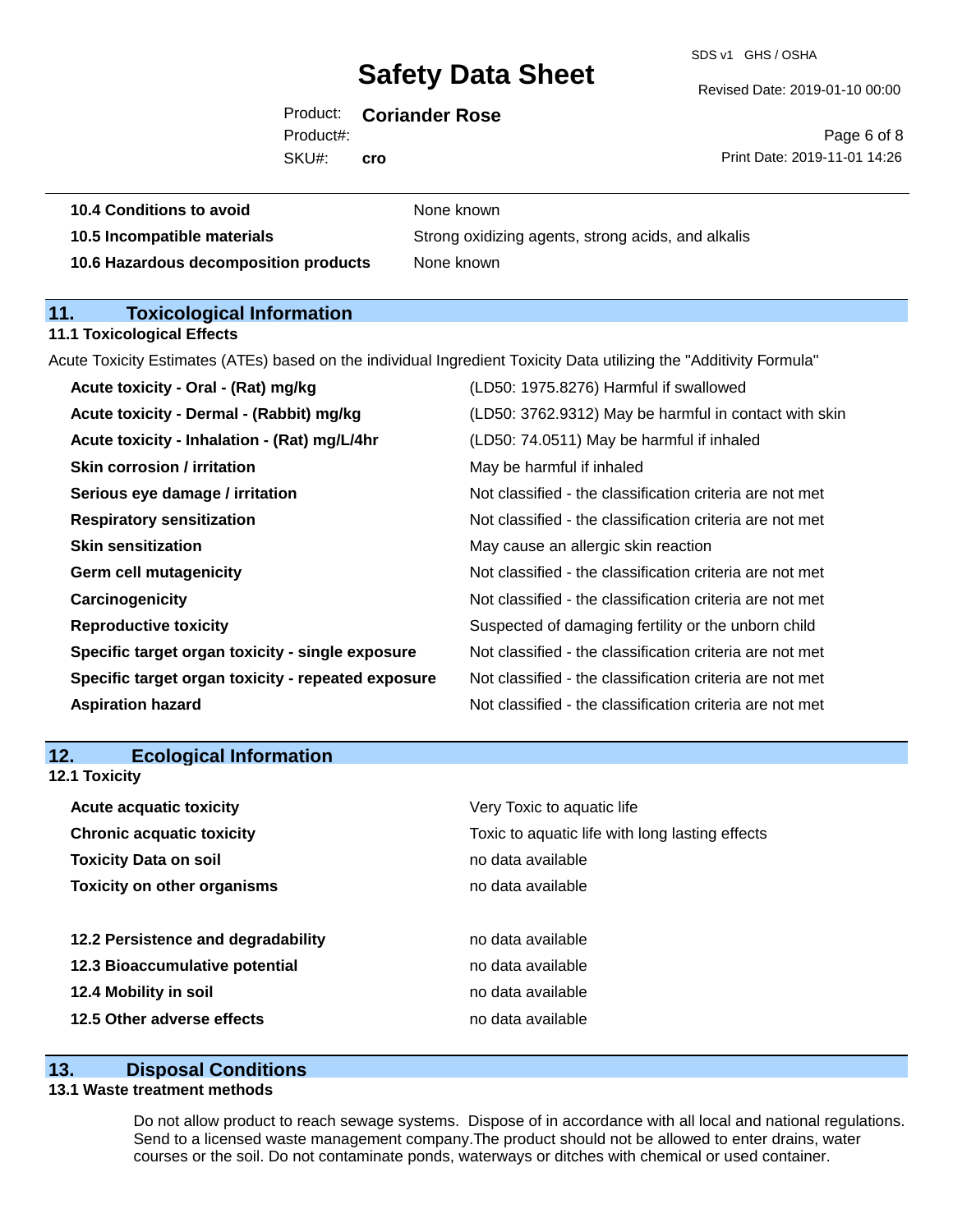SDS v1 GHS / OSHA

Revised Date: 2019-01-10 00:00

Product: **Coriander Rose**

Product#:

SKU#: **cro**

Page 7 of 8 Print Date: 2019-11-01 14:26

# **14. Transport Information**

| <b>Marine Pollutant</b>                                       | Yes. Ingredient of greatest environmental impact:<br>120-51-4 : (50 - 60 %) : Benzyl Benzoate |              |                                     |                 |               |
|---------------------------------------------------------------|-----------------------------------------------------------------------------------------------|--------------|-------------------------------------|-----------------|---------------|
| <b>Regulator</b>                                              |                                                                                               | <b>Class</b> | <b>Pack Group</b>                   | <b>Sub Risk</b> | UN-nr.        |
| U.S. DOT (Non-Bulk)                                           |                                                                                               |              | Not Regulated - Not Dangerous Goods |                 |               |
| <b>Chemicals NOI</b>                                          |                                                                                               |              |                                     |                 |               |
| <b>ADR/RID (International Road/Rail)</b>                      |                                                                                               |              |                                     |                 |               |
| <b>Environmentally Hazardous</b><br>Substance, Liquid, n.o.s. |                                                                                               | 9            | $\mathbf{III}$                      |                 | <b>UN3082</b> |
| <b>IATA (Air Cargo)</b>                                       |                                                                                               |              |                                     |                 |               |
| <b>Environmentally Hazardous</b><br>Substance, Liquid, n.o.s. |                                                                                               | 9            | Ш                                   |                 | <b>UN3082</b> |
| IMDG (Sea)                                                    |                                                                                               |              |                                     |                 |               |
| <b>Environmentally Hazardous</b><br>Substance, Liquid, n.o.s. |                                                                                               | 9            | Ш                                   |                 | <b>UN3082</b> |

| 15.                                       | <b>Regulatory Information</b>     |                                     |                                                              |
|-------------------------------------------|-----------------------------------|-------------------------------------|--------------------------------------------------------------|
| <b>U.S. Federal Regulations</b>           |                                   |                                     |                                                              |
| <b>TSCA (Toxic Substance Control Act)</b> |                                   |                                     | All components of the substance/mixture are listed or exempt |
|                                           |                                   | 40 CFR(EPCRA, SARA, CERCLA and CAA) | This product contains the following components:              |
| 84-66-2                                   | 201-550-6 2 - 5 %                 |                                     | Diethyl phthalate                                            |
| <b>U.S. State Regulations</b>             |                                   |                                     |                                                              |
| <b>California Proposition 65 Warning</b>  |                                   |                                     | This product contains the following components:              |
|                                           | $93-15-2$ 202-223-0 $\leq$ 15 ppm |                                     | Methyl Eugenol (Natural Source)                              |
| <b>Canadian Regulations</b>               |                                   |                                     |                                                              |
| <b>DSL</b>                                |                                   |                                     | 100.00% of the components are listed or exempt.              |

# **16. Other Information**

## **GHS H-Statements referred to under section 3 and not listed in section 2**

| H227 : Combustible liquid                                   | H303: May be harmful if swallowed                        |
|-------------------------------------------------------------|----------------------------------------------------------|
| H316 : Causes mild skin irritation                          | H317 : May cause an allergic skin reaction               |
| H319 : Causes serious eye irritation                        | H320 : Causes eye irritation                             |
| H401 : Toxic to aquatic life                                | H402 : Harmful to aquatic life                           |
| H410 : Very toxic to aquatic life with long lasting effects | H412 : Harmful to aquatic life with long lasting effects |
| <b>Total Fractional Values</b>                              |                                                          |
| (TFV) Risk                                                  | (TFV) Risk                                               |
| (67.52) Acute Toxicity Inhalation, Category 5               | (64.71) Aquatic Chronic Toxicity, Category 3             |
| (20.00) Sensitization, Skin, Category 1A                    | (7.50) Sensitization, Skin, Category 1B                  |
| (6.42) Aquatic Chronic Toxicity, Category 2                 | (3.69) Skin Corrosion/Irritation, Category 3             |
| (3.28) Aquatic Chronic Toxicity, Category 4                 | (2.64) Aquatic Acute Toxicity, Category 1                |